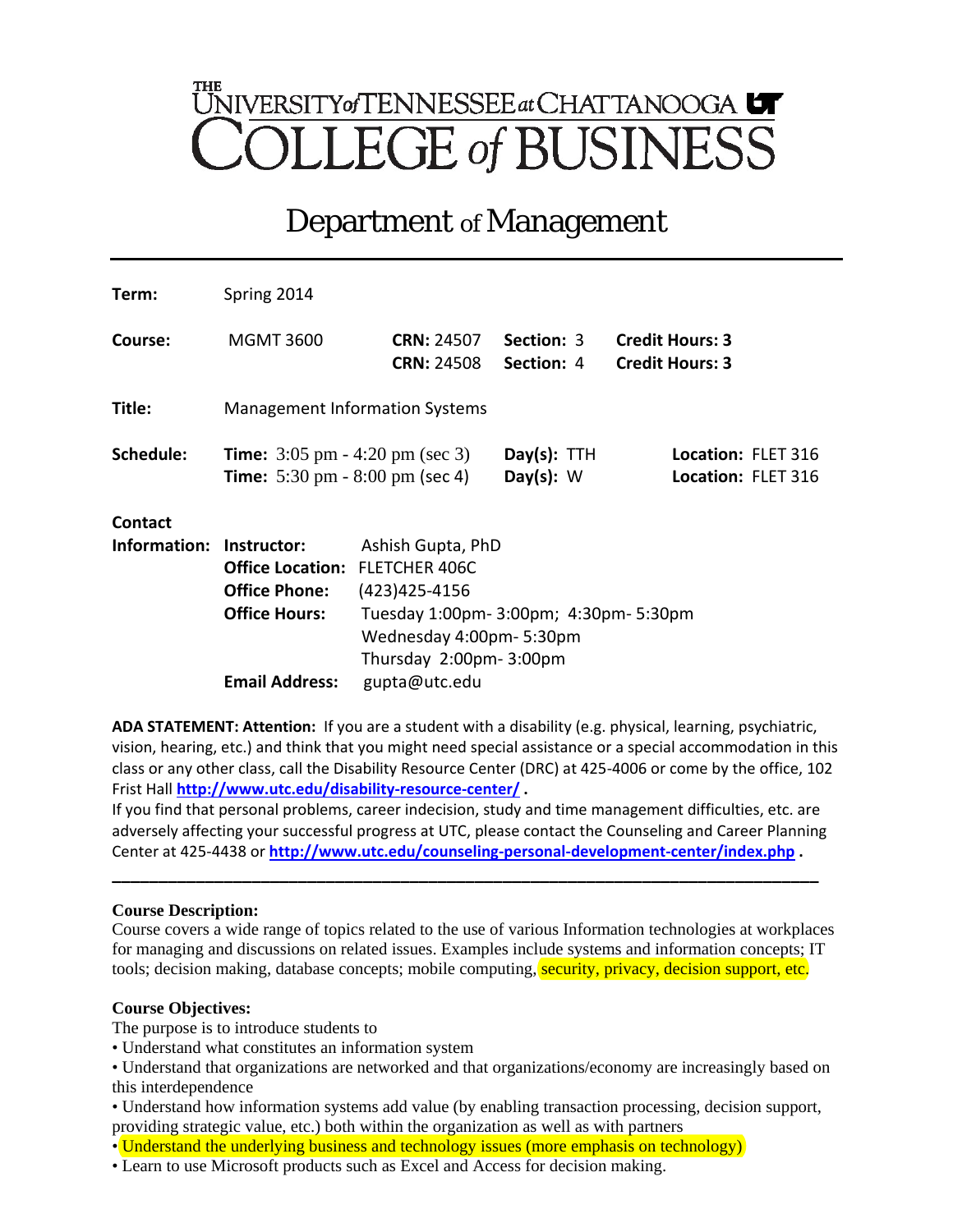**Prerequisites:** MGT 1000 or CPSC 1000, MGT 3150, junior standing, or department head approval

#### **Required Text and Readings:**

Required Text: *"Introduction to Information Systems"* by Rainer/Cegielski, 4th Edition, Wiley (ISBN 9781118063347).

> "*Problem-Solving Cases in Microsoft Access and Excel*". By Monk et. al., 11th Edition, Cengage (ISBN 9781133628378). ).

### **Software:**

#### **Technology Requirements:**

- 1. Internet access, UTC email access
- 2. Course website is on blackboard<https://bb4.utc.edu/>
- 3. MS Excel® and MS Access® is required software for the class. (**Mac users:** please make your own necessary arrangements in advance)

#### **Grading Policy**

| <b>Description of Activities</b> | <b>Quantity</b> | <b>Total Percentage</b> |  |
|----------------------------------|-----------------|-------------------------|--|
| Quizzes                          | $5(2\%$ each)   | 10%                     |  |
| Exam (2 midterms and 1 final)    | 3 (20% each)    | 60%                     |  |
| Group Cases Assignments          | $3(10\%$ each)  | 30%                     |  |
| <b>Total</b>                     |                 | 100%                    |  |
| Bonus Quiz                       | $1(2\%$ each)   | 2%                      |  |

The criteria for final grades will be traditional 60-70-80-90 percent ranges. The following point scale will be used as the basis of assigning grades:

| Grade        | <b>Meaning</b>     | <b>Requirements</b> |
|--------------|--------------------|---------------------|
| A            | Excellent          | Minimum of (90%).   |
| B            | Good               | Between (80%-90%)   |
| $\mathsf{C}$ | Adequate           | Between (70%-80%)   |
| D            | Minimum<br>Passing | Between (60%-70%)   |
| F            | Failing            | Below $(60\%)$      |

**Lectures:** The class will meet at the scheduled times in our classroom. There will be lecture, Excel/Access demonstrations of cases, class discussion, etc. Students are expected to read the chapter from the textbook before coming to the class.

**Exams:** There will be a total of three non-cumulative exams: two midterm exams and one final. Each exam will be worth 100 points. In all other cases, failure to take an exam on during scheduled time window will result in a score of zero (0) on the exam. Exams will be based on Rainer/Cegielski text and will be in multiple choice question format. Exams will be closed book and notes.